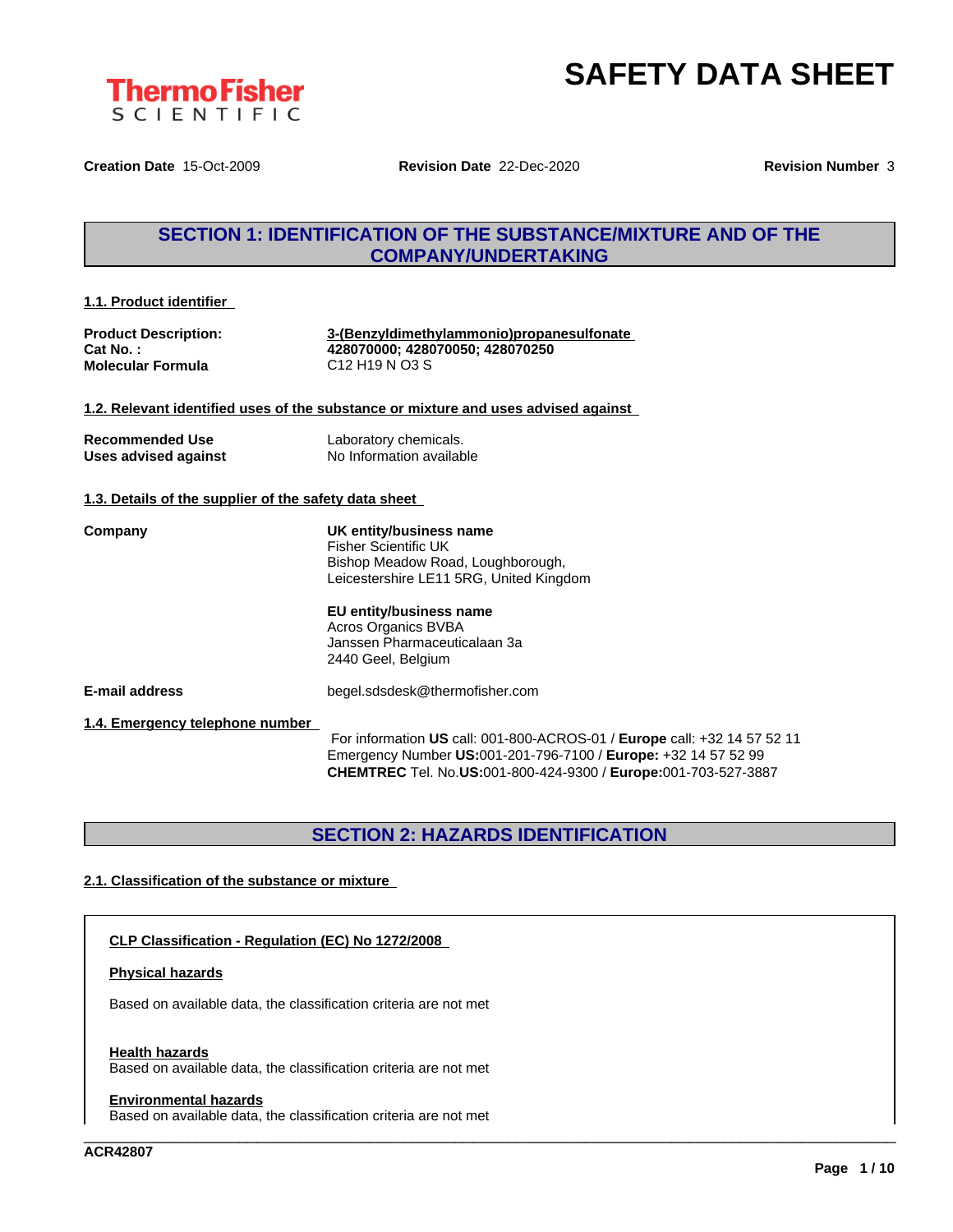$\_$  ,  $\_$  ,  $\_$  ,  $\_$  ,  $\_$  ,  $\_$  ,  $\_$  ,  $\_$  ,  $\_$  ,  $\_$  ,  $\_$  ,  $\_$  ,  $\_$  ,  $\_$  ,  $\_$  ,  $\_$  ,  $\_$  ,  $\_$  ,  $\_$  ,  $\_$  ,  $\_$  ,  $\_$  ,  $\_$  ,  $\_$  ,  $\_$  ,  $\_$  ,  $\_$  ,  $\_$  ,  $\_$  ,  $\_$  ,  $\_$  ,  $\_$  ,  $\_$  ,  $\_$  ,  $\_$  ,  $\_$  ,  $\_$  ,

*Full text of Hazard Statements: see section 16*

#### **2.2. Label elements**

**Hazard Statements**

**Precautionary Statements**

#### **2.3. Other hazards**

### **SECTION 3: COMPOSITION/INFORMATION ON INGREDIENTS**

#### **3.1. Substances**

| Component                               | <b>CAS-No</b> | EC-No. | Weight % | CLP Classification - Regulation (EC) No<br>1272/2008 |
|-----------------------------------------|---------------|--------|----------|------------------------------------------------------|
| 3-(Benzyldimethylammonio)propanesulfona | 81239-45-4    |        | >95      |                                                      |
|                                         |               |        |          |                                                      |

#### *Full text of Hazard Statements: see section 16*

## **SECTION 4: FIRST AID MEASURES**

#### **4.1. Description of first aid measures**

| <b>Eye Contact</b>                                               | Rinse immediately with plenty of water, also under the eyelids, for at least 15 minutes. Get<br>medical attention.          |
|------------------------------------------------------------------|-----------------------------------------------------------------------------------------------------------------------------|
| <b>Skin Contact</b>                                              | Wash off immediately with plenty of water for at least 15 minutes. Get medical attention<br>immediately if symptoms occur.  |
| Ingestion                                                        | Do NOT induce vomiting. Get medical attention.                                                                              |
| <b>Inhalation</b>                                                | Remove to fresh air. Get medical attention immediately if symptoms occur. If not breathing,<br>give artificial respiration. |
| <b>Self-Protection of the First Aider</b>                        | No special precautions required.                                                                                            |
| 4.2. Most important symptoms and effects, both acute and delayed |                                                                                                                             |

\_\_\_\_\_\_\_\_\_\_\_\_\_\_\_\_\_\_\_\_\_\_\_\_\_\_\_\_\_\_\_\_\_\_\_\_\_\_\_\_\_\_\_\_\_\_\_\_\_\_\_\_\_\_\_\_\_\_\_\_\_\_\_\_\_\_\_\_\_\_\_\_\_\_\_\_\_\_\_\_\_\_\_\_\_\_\_\_\_\_\_\_\_\_

No information available.

#### **4.3. Indication of any immediate medical attention and special treatment needed**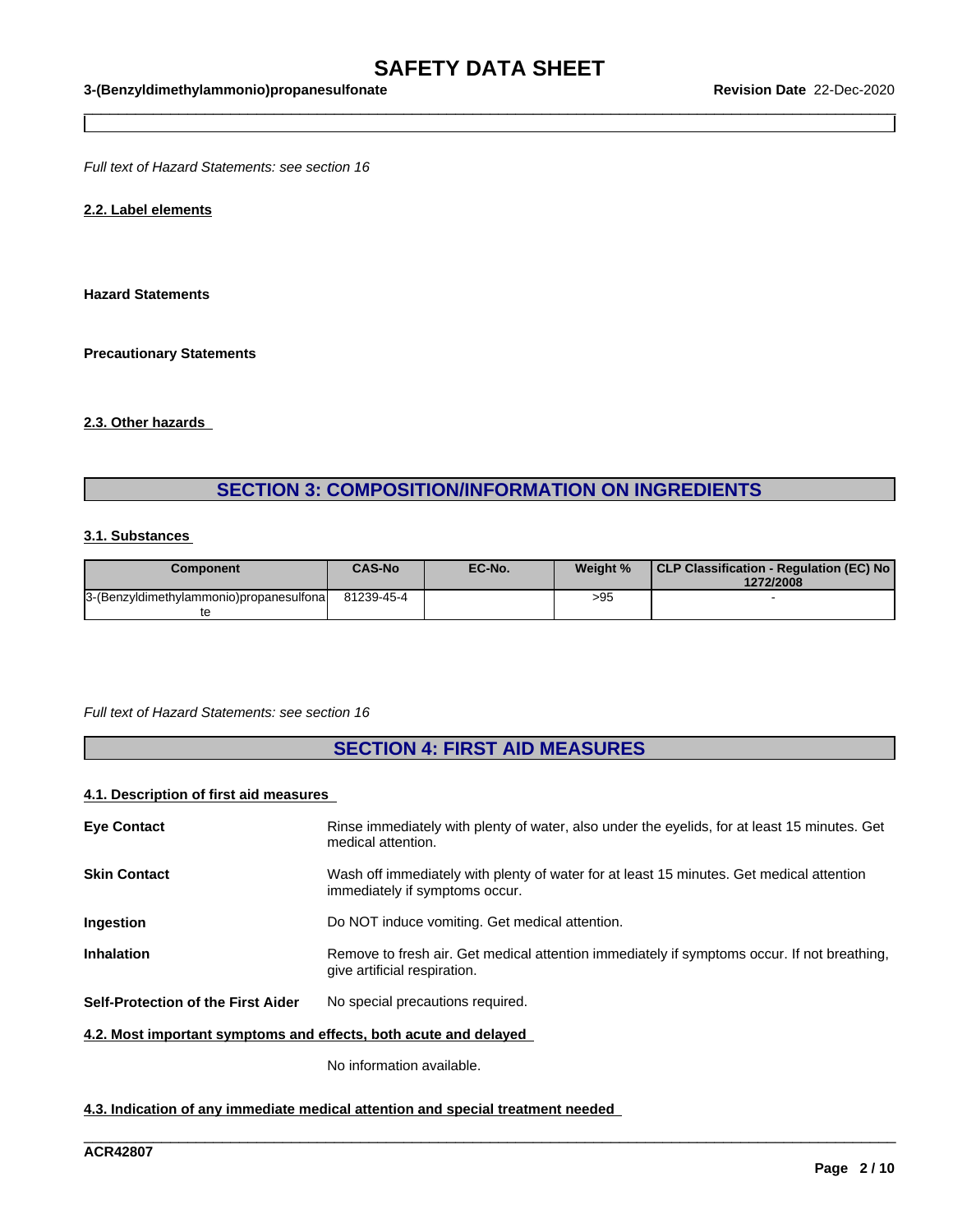$\_$  ,  $\_$  ,  $\_$  ,  $\_$  ,  $\_$  ,  $\_$  ,  $\_$  ,  $\_$  ,  $\_$  ,  $\_$  ,  $\_$  ,  $\_$  ,  $\_$  ,  $\_$  ,  $\_$  ,  $\_$  ,  $\_$  ,  $\_$  ,  $\_$  ,  $\_$  ,  $\_$  ,  $\_$  ,  $\_$  ,  $\_$  ,  $\_$  ,  $\_$  ,  $\_$  ,  $\_$  ,  $\_$  ,  $\_$  ,  $\_$  ,  $\_$  ,  $\_$  ,  $\_$  ,  $\_$  ,  $\_$  ,  $\_$  ,

**Notes to Physician** Treat symptomatically.

### **SECTION 5: FIREFIGHTING MEASURES**

#### **5.1. Extinguishing media**

#### **Suitable Extinguishing Media**

Water spray, carbon dioxide (CO2), dry chemical, alcohol-resistant foam.

#### **Extinguishing media which must not be used for safety reasons** No information available.

#### **5.2. Special hazards arising from the substance or mixture**

Thermal decomposition can lead to release of irritating gases and vapors.

#### **Hazardous Combustion Products**

Carbon monoxide (CO), Carbon dioxide (CO2), Nitrogen oxides (NOx), Sulfur oxides.

#### **5.3. Advice for firefighters**

As in any fire, wear self-contained breathing apparatus pressure-demand, MSHA/NIOSH (approved or equivalent) and full protective gear.

### **SECTION 6: ACCIDENTAL RELEASE MEASURES**

#### **6.1. Personal precautions, protective equipment and emergency procedures**

Ensure adequate ventilation. Use personal protective equipment as required.Avoid dust formation.

#### **6.2. Environmental precautions**

Should not be released into the environment. See Section 12 for additional Ecological Information.

#### **6.3. Methods and material for containment and cleaning up**

Sweep up and shovel into suitable containers for disposal. Avoid dust formation.

#### **6.4. Reference to other sections**

Refer to protective measures listed in Sections 8 and 13.

### **SECTION 7: HANDLING AND STORAGE**

#### **7.1. Precautions for safe handling**

Wear personal protective equipment/face protection. Ensure adequate ventilation. Avoid contact with skin, eyes or clothing. Avoid ingestion and inhalation. Avoid dust formation.

#### **Hygiene Measures**

Handle in accordance with good industrial hygiene and safety practice. Keep away from food, drink and animal feeding stuffs. Do not eat, drink or smoke when using this product. Remove and wash contaminated clothing and gloves, including the inside, before re-use. Wash hands before breaks and after work.

\_\_\_\_\_\_\_\_\_\_\_\_\_\_\_\_\_\_\_\_\_\_\_\_\_\_\_\_\_\_\_\_\_\_\_\_\_\_\_\_\_\_\_\_\_\_\_\_\_\_\_\_\_\_\_\_\_\_\_\_\_\_\_\_\_\_\_\_\_\_\_\_\_\_\_\_\_\_\_\_\_\_\_\_\_\_\_\_\_\_\_\_\_\_

#### **7.2. Conditions for safe storage, including any incompatibilities**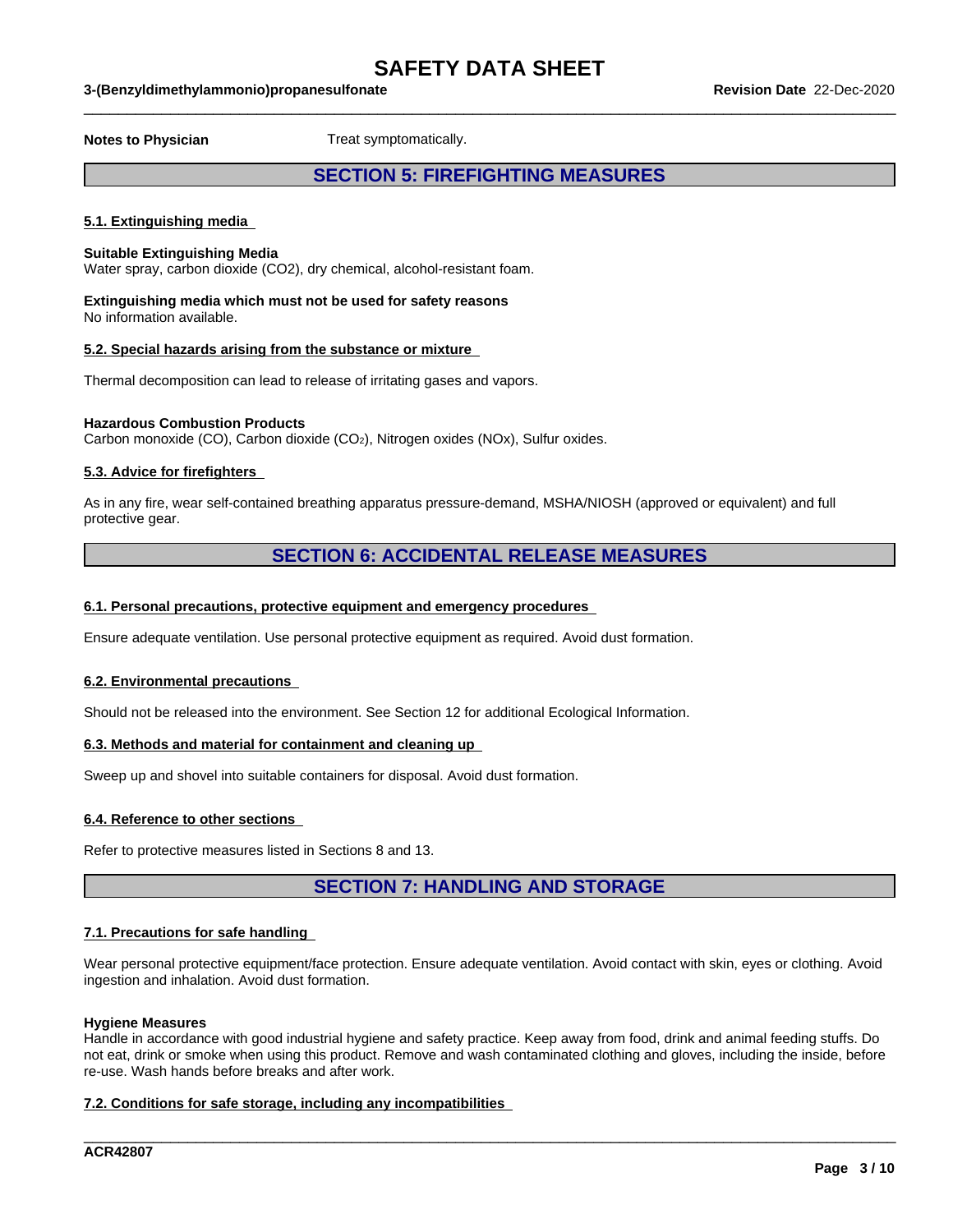$\_$  ,  $\_$  ,  $\_$  ,  $\_$  ,  $\_$  ,  $\_$  ,  $\_$  ,  $\_$  ,  $\_$  ,  $\_$  ,  $\_$  ,  $\_$  ,  $\_$  ,  $\_$  ,  $\_$  ,  $\_$  ,  $\_$  ,  $\_$  ,  $\_$  ,  $\_$  ,  $\_$  ,  $\_$  ,  $\_$  ,  $\_$  ,  $\_$  ,  $\_$  ,  $\_$  ,  $\_$  ,  $\_$  ,  $\_$  ,  $\_$  ,  $\_$  ,  $\_$  ,  $\_$  ,  $\_$  ,  $\_$  ,  $\_$  ,

Keep containers tightly closed in a dry, cool and well-ventilated place.

**Technical Rules for Hazardous Substances (TRGS) 510 Storage Class (LGK) (Germany)** Class 11

#### **7.3. Specific end use(s)**

Use in laboratories

**SECTION 8: EXPOSURE CONTROLS/PERSONAL PROTECTION**

#### **8.1. Control parameters**

#### **Exposure limits**

This product, as supplied, does not contain any hazardous materials with occupational exposure limits established by the region specific regulatory bodies

#### **Biological limit values**

This product, as supplied, does not contain any hazardous materials with biological limits established by the region specific regulatory bodies

#### **Monitoring methods**

BS EN 14042:2003 Title Identifier: Workplace atmospheres. Guide for the application and use of procedures for the assessment of exposure to chemical and biological agents.

MDHS14/3 General methods for sampling and gravimetric analysis of respirable and inhalable dust

#### **Derived No Effect Level (DNEL)** No information available

| Route of exposure | Acute effects (local) | <b>Acute effects</b><br>(systemic) | <b>Chronic effects</b><br>(local) | <b>Chronic effects</b><br>(systemic) |
|-------------------|-----------------------|------------------------------------|-----------------------------------|--------------------------------------|
| Oral              |                       |                                    |                                   |                                      |
| Dermal            |                       |                                    |                                   |                                      |
| <b>Inhalation</b> |                       |                                    |                                   |                                      |

**Predicted No Effect Concentration** No information available. **(PNEC)**

#### **8.2. Exposure controls**

#### **Engineering Measures**

None under normal use conditions.

# **Personal protective equipment**

**Eye Protection** Wear safety glasses with side shields (or goggles) (European standard - EN 166)

Hand Protection **Protective gloves** 

| <b>Glove material</b><br>Nitrile rubber<br>Neoprene<br>Natural rubber<br>PVC. | <b>Breakthrough time</b><br>See manufacturers<br>recommendations | <b>Glove thickness</b><br>$\overline{\phantom{0}}$ | <b>EU standard</b><br><b>EN 374</b> | <b>Glove comments</b><br>(minimum requirement)                           |
|-------------------------------------------------------------------------------|------------------------------------------------------------------|----------------------------------------------------|-------------------------------------|--------------------------------------------------------------------------|
| Skin and body protection                                                      |                                                                  |                                                    |                                     | Wear appropriate protective gloves and clothing to prevent skin exposure |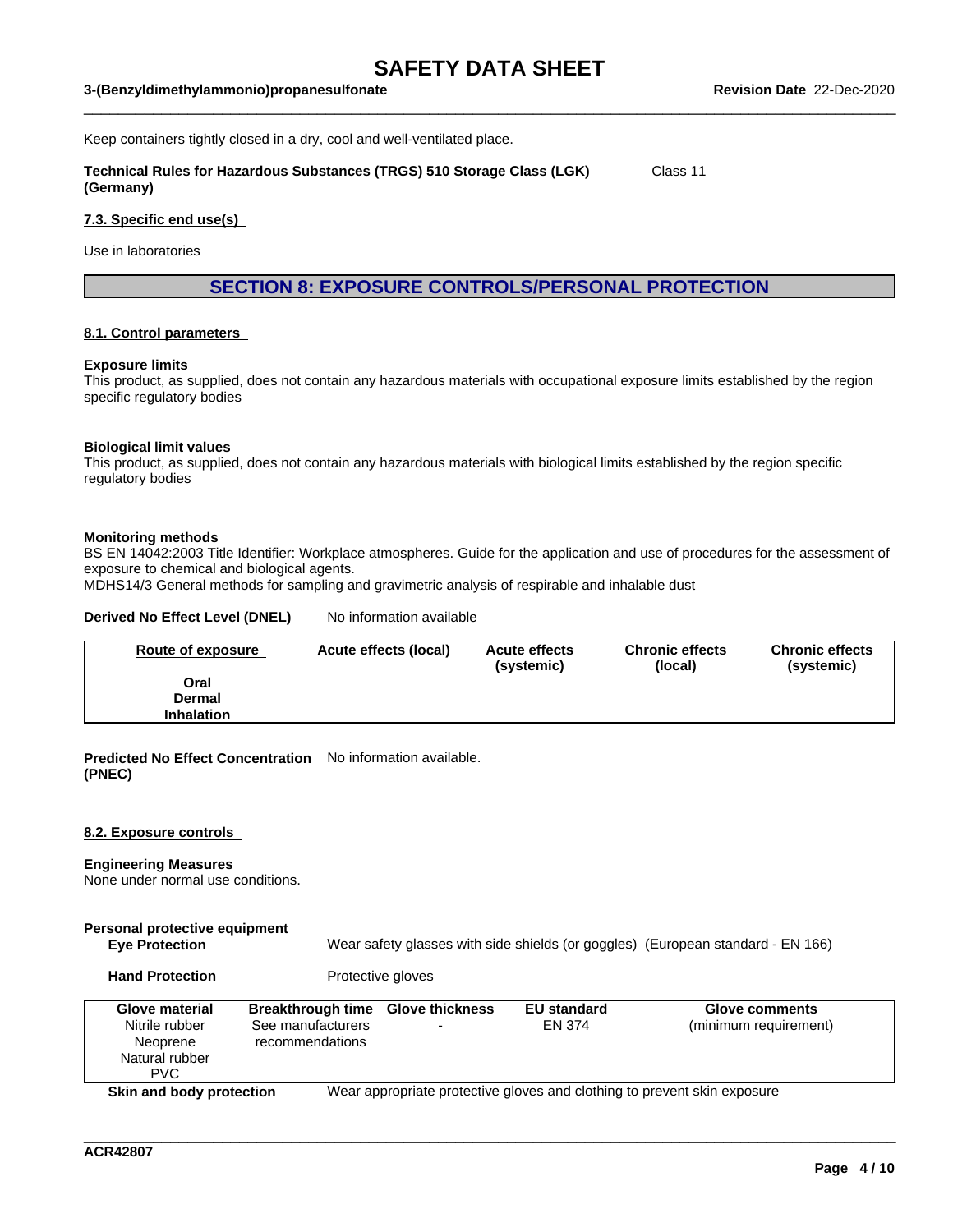$\_$  ,  $\_$  ,  $\_$  ,  $\_$  ,  $\_$  ,  $\_$  ,  $\_$  ,  $\_$  ,  $\_$  ,  $\_$  ,  $\_$  ,  $\_$  ,  $\_$  ,  $\_$  ,  $\_$  ,  $\_$  ,  $\_$  ,  $\_$  ,  $\_$  ,  $\_$  ,  $\_$  ,  $\_$  ,  $\_$  ,  $\_$  ,  $\_$  ,  $\_$  ,  $\_$  ,  $\_$  ,  $\_$  ,  $\_$  ,  $\_$  ,  $\_$  ,  $\_$  ,  $\_$  ,  $\_$  ,  $\_$  ,  $\_$  ,

#### **3-(Benzyldimethylammonio)propanesulfonate Revision Date** 22-Dec-2020

#### Inspect gloves before use.

Please observe the instructions regarding permeability and breakthrough time which are provided by the supplier of the gloves. (Refer to manufacturer/supplier for information)

Ensure gloves are suitable for the task: Chemical compatability, Dexterity, Operational conditions, User susceptibility, e.g. sensitisation effects, also take into consideration the specific local conditions under which the product is used, such as the danger of cuts, abrasion.

Remove gloves with care avoiding skin contamination.

| No protective equipment is needed under normal use conditions.                                                                                                                                              |
|-------------------------------------------------------------------------------------------------------------------------------------------------------------------------------------------------------------|
| Use a NIOSH/MSHA or European Standard EN 136 approved respirator if exposure limits<br>are exceeded or if irritation or other symptoms are experienced<br><b>Recommended Filter type: Particle filter 2</b> |
| Maintain adequate ventilation                                                                                                                                                                               |
|                                                                                                                                                                                                             |

**Environmental exposure controls** No information available.

### **SECTION 9: PHYSICAL AND CHEMICAL PROPERTIES**

#### **9.1. Information on basic physical and chemical properties**

| <b>Physical State</b>                          | Solid                       |                                          |
|------------------------------------------------|-----------------------------|------------------------------------------|
| Appearance                                     |                             |                                          |
| Odor                                           | No information available    |                                          |
| <b>Odor Threshold</b>                          | No data available           |                                          |
| <b>Melting Point/Range</b>                     | 245 - 250 °C / 473 - 482 °F |                                          |
| <b>Softening Point</b>                         | No data available           |                                          |
| <b>Boiling Point/Range</b>                     | No information available    |                                          |
| <b>Flammability (liquid)</b>                   | Not applicable              | Solid                                    |
| <b>Flammability (solid,gas)</b>                | No information available    |                                          |
| <b>Explosion Limits</b>                        | No data available           |                                          |
| <b>Flash Point</b>                             | No information available    | <b>Method -</b> No information available |
| <b>Autoignition Temperature</b>                | No data available           |                                          |
| <b>Decomposition Temperature</b>               | No data available           |                                          |
| рH                                             | No information available    |                                          |
| <b>Viscosity</b>                               | Not applicable              | Solid                                    |
| <b>Water Solubility</b>                        | 10 g/L $(20^{\circ}C)$      |                                          |
| Solubility in other solvents                   | No information available    |                                          |
| <b>Partition Coefficient (n-octanol/water)</b> |                             |                                          |
| <b>Vapor Pressure</b>                          | No data available           |                                          |
| Density / Specific Gravity                     | No data available           |                                          |
| <b>Bulk Density</b>                            | No data available           |                                          |
| <b>Vapor Density</b>                           | Not applicable              | Solid                                    |
| <b>Particle characteristics</b>                | No data available           |                                          |
| 9.2. Other information                         |                             |                                          |
| <b>Molecular Formula</b>                       | C12 H19 N O3 S              |                                          |
| <b>Molecular Weight</b>                        | 257.35                      |                                          |
| <b>Evaporation Rate</b>                        | Not applicable - Solid      |                                          |

### **SECTION 10: STABILITY AND REACTIVITY**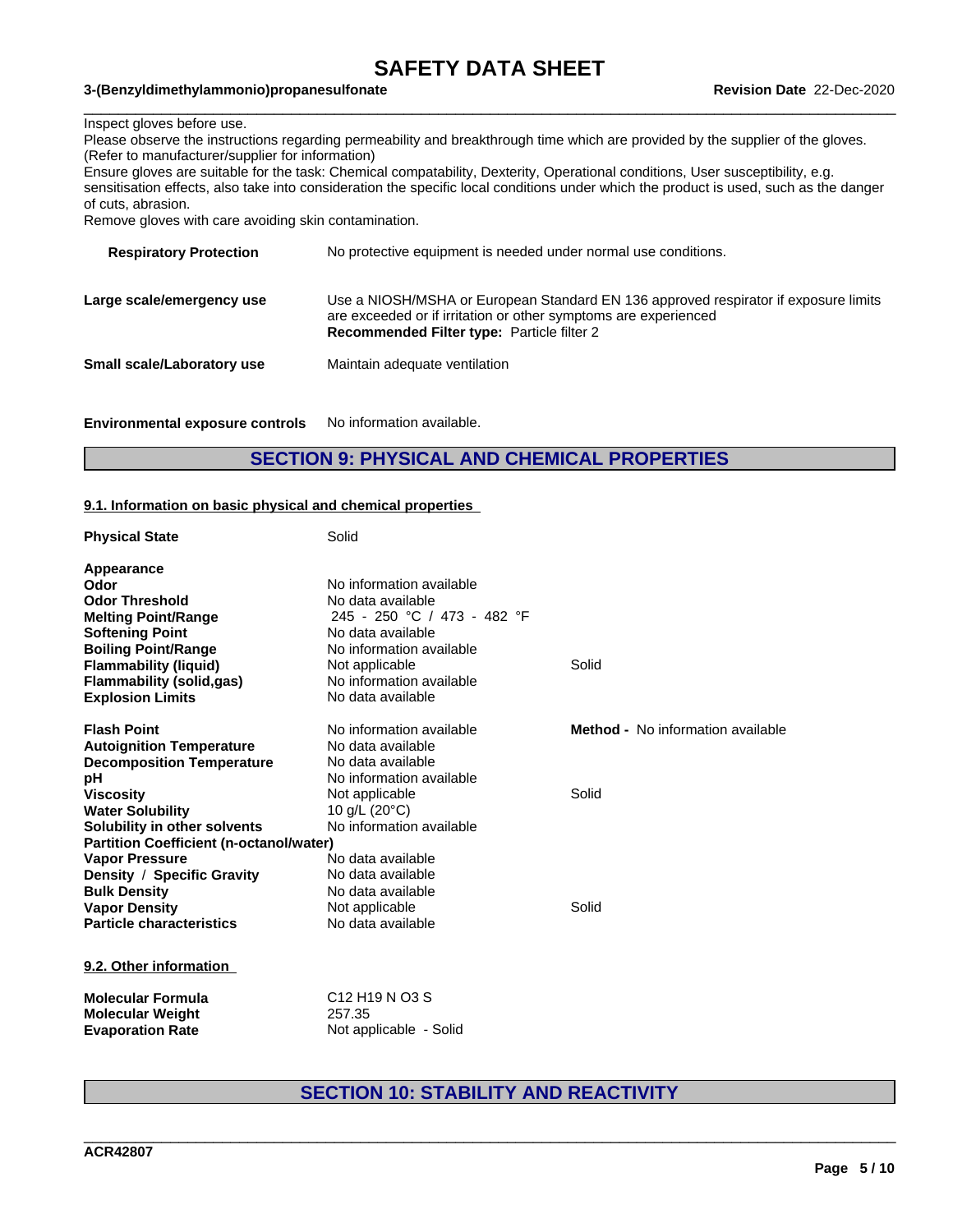### **SAFETY DATA SHEET**<br>ate Revision Date 22-Dec-2020 **3-(Benzyldimethylammonio)propanesulfonate Revision Date** 22-Dec-2020

| 10.1. Reactivity<br>None known, based on information available                                                              |  |
|-----------------------------------------------------------------------------------------------------------------------------|--|
| 10.2. Chemical stability<br>Stable under normal conditions.                                                                 |  |
| 10.3. Possibility of hazardous reactions                                                                                    |  |
| <b>Hazardous Polymerization</b><br>No information available.<br><b>Hazardous Reactions</b><br>None under normal processing. |  |
| 10.4. Conditions to avoid<br>Incompatible products. Excess heat. Avoid dust formation.                                      |  |
| 10.5. Incompatible materials<br>Strong oxidizing agents.                                                                    |  |

### **10.6. Hazardous decomposition products**

 $\overline{\text{Carbon}}$  monoxide (CO). Carbon dioxide (CO<sub>2</sub>). Nitrogen oxides (NOx). Sulfur oxides.

\_\_\_\_\_\_\_\_\_\_\_\_\_\_\_\_\_\_\_\_\_\_\_\_\_\_\_\_\_\_\_\_\_\_\_\_\_\_\_\_\_\_\_\_\_\_\_\_\_\_\_\_\_\_\_\_\_\_\_\_\_\_\_\_\_\_\_\_\_\_\_\_\_\_\_\_\_\_\_\_\_\_\_\_\_\_\_\_\_\_\_\_\_\_

### **SECTION 11: TOXICOLOGICAL INFORMATION**

### **11.1. Information on hazard classes as defined in Regulation (EC) No 1272/2008**

| <b>Product Information</b>                                                  | No acute toxicity information is available for this product                    |
|-----------------------------------------------------------------------------|--------------------------------------------------------------------------------|
| (a) acute toxicity;<br>Oral<br><b>Dermal</b><br><b>Inhalation</b>           | No data available<br>No data available<br>No data available                    |
| <b>Toxicology data for the components</b>                                   |                                                                                |
| (b) skin corrosion/irritation;                                              | No data available                                                              |
| (c) serious eye damage/irritation;                                          | No data available                                                              |
| (d) respiratory or skin sensitization;<br><b>Respiratory</b><br><b>Skin</b> | No data available<br>No data available                                         |
| (e) germ cell mutagenicity;                                                 | No data available                                                              |
| (f) carcinogenicity;                                                        | No data available<br>There are no known carcinogenic chemicals in this product |
| (g) reproductive toxicity;                                                  | No data available                                                              |
| (h) STOT-single exposure;                                                   | No data available                                                              |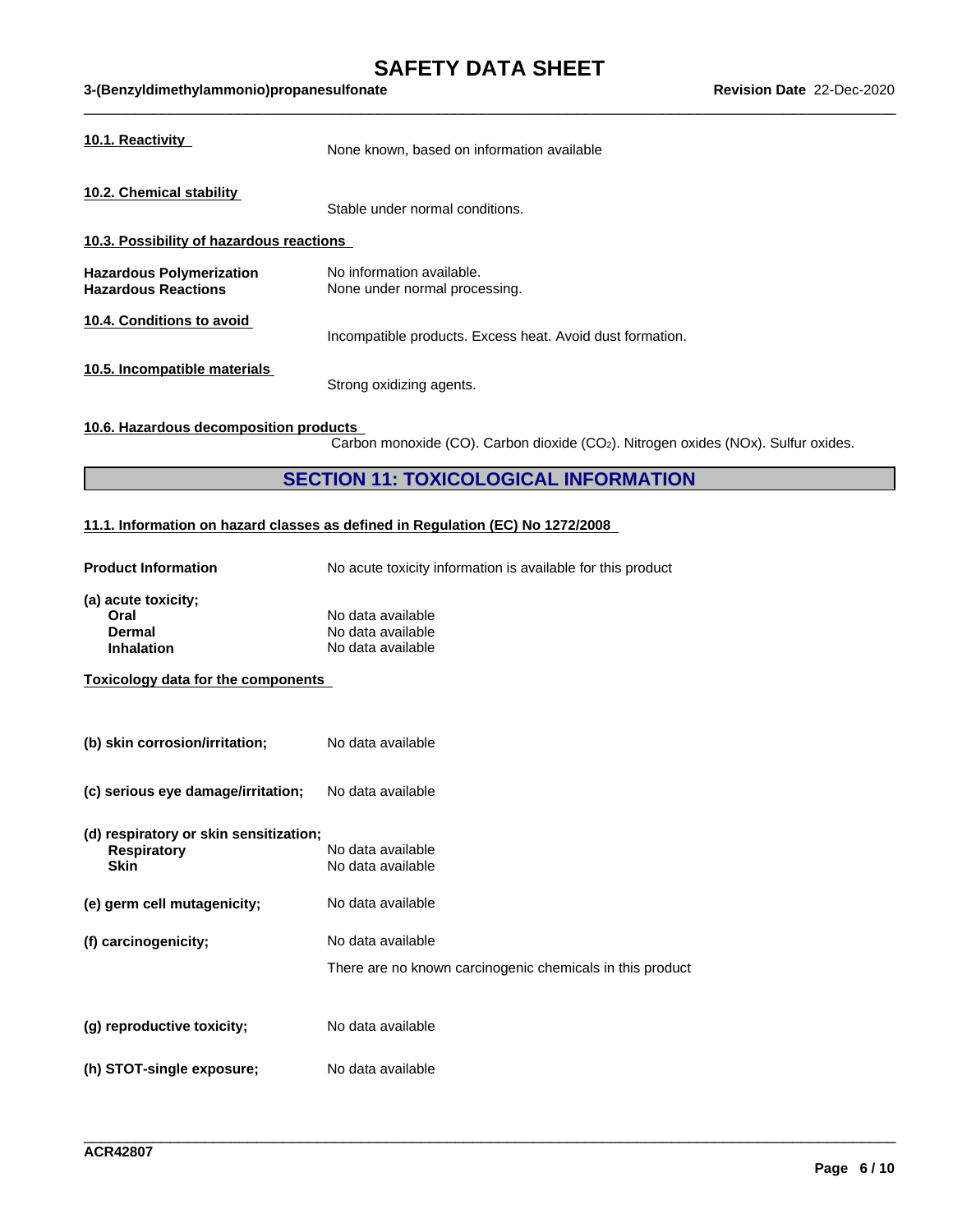# **SAFETY DATA SHEET**<br>ate Revision Date 22-Dec-2020

| 3-(Benzyldimethylammonio)propanesulfonate                               |                                                                                                                                                               | Revision Date 22-Dec-2020 |
|-------------------------------------------------------------------------|---------------------------------------------------------------------------------------------------------------------------------------------------------------|---------------------------|
| (i) STOT-repeated exposure;                                             | No data available                                                                                                                                             |                           |
| <b>Target Organs</b>                                                    | No information available.                                                                                                                                     |                           |
| (j) aspiration hazard;                                                  | Not applicable<br>Solid                                                                                                                                       |                           |
| <b>Other Adverse Effects</b>                                            | The toxicological properties have not been fully investigated.                                                                                                |                           |
| Symptoms / effects, both acute and No information available.<br>delayed |                                                                                                                                                               |                           |
| 11.2. Information on other hazards                                      |                                                                                                                                                               |                           |
| <b>Endocrine Disrupting Properties</b>                                  | Assess endocrine disrupting properties for human health. This product does not contain any<br>known or suspected endocrine disruptors.                        |                           |
|                                                                         | <b>SECTION 12: ECOLOGICAL INFORMATION</b>                                                                                                                     |                           |
| 12.1. Toxicity<br><b>Ecotoxicity effects</b>                            | Do not empty into drains.                                                                                                                                     |                           |
| 12.2. Persistence and degradability<br><b>Persistence</b>               | Soluble in water, Persistence is unlikely, based on information available.                                                                                    |                           |
| 12.3. Bioaccumulative potential                                         | Bioaccumulation is unlikely                                                                                                                                   |                           |
| 12.4. Mobility in soil                                                  | The product is water soluble, and may spread in water systems Will likely be mobile in the<br>environment due to its water solubility. Highly mobile in soils |                           |
| 12.5. Results of PBT and vPvB<br>assessment                             | No data available for assessment.                                                                                                                             |                           |

**12.6. Endocrine disrupting properties**<br>Endocrine Disruptor Information This product does not contain any known or suspected endocrine disruptors **12.7. Other adverse effects**

**Persistent Organic Pollutant** This product does not contain any known or suspected substance<br> **Ozone Depletion Potential** This product does not contain any known or suspected substance This product does not contain any known or suspected substance

## **SECTION 13: DISPOSAL CONSIDERATIONS**

### **13.1. Waste treatment methods**

| Waste from Residues/Unused<br><b>Products</b> | Chemical waste generators must determine whether a discarded chemical is classified as a<br>hazardous waste. Consult local, regional, and national hazardous waste regulations to<br>ensure complete and accurate classification. |
|-----------------------------------------------|-----------------------------------------------------------------------------------------------------------------------------------------------------------------------------------------------------------------------------------|
| <b>Contaminated Packaging</b>                 | Empty remaining contents. Dispose of in accordance with local regulations. Do not re-use                                                                                                                                          |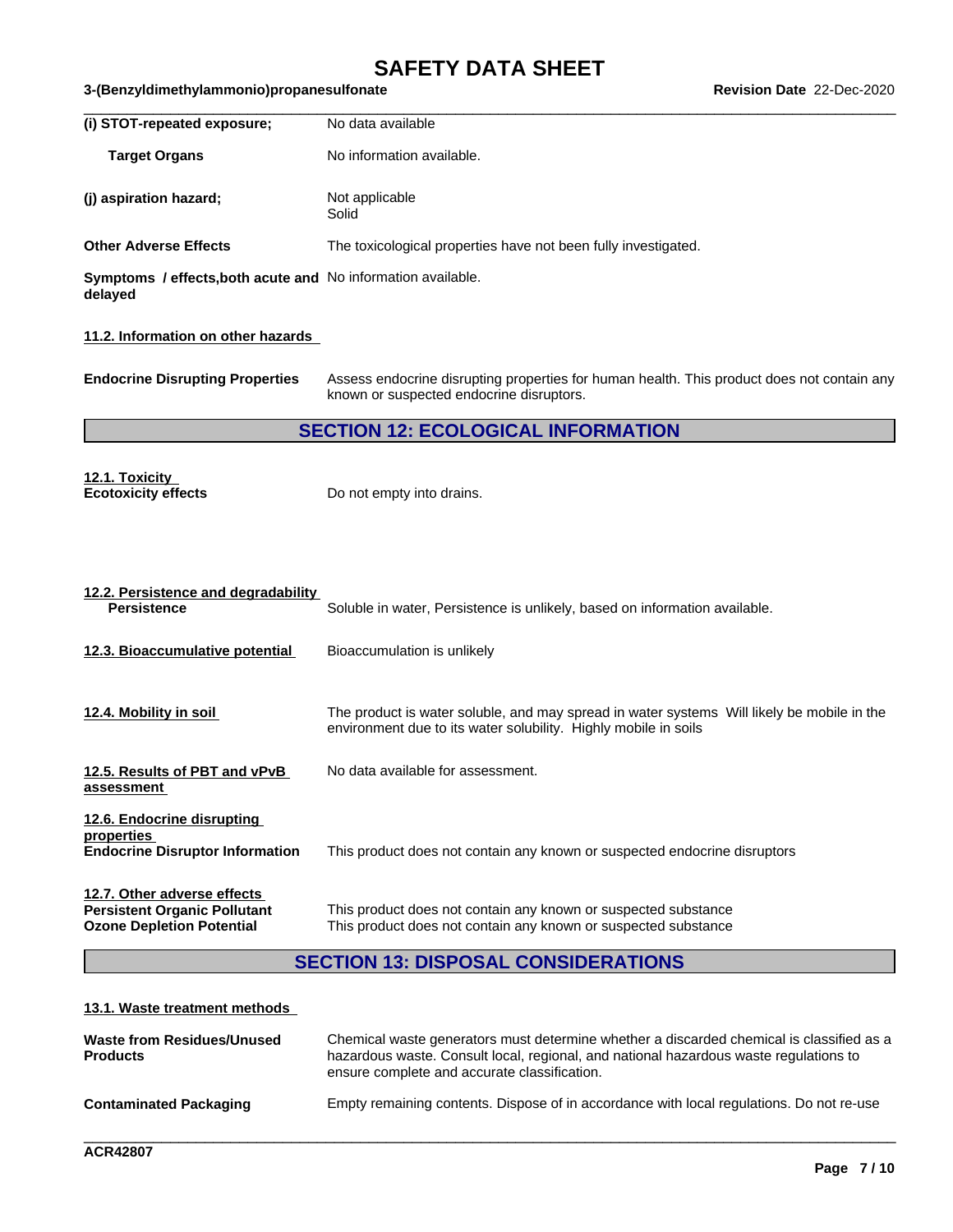|                                                                                                             | empty containers.                                                                                                               |
|-------------------------------------------------------------------------------------------------------------|---------------------------------------------------------------------------------------------------------------------------------|
| European Waste Catalogue (EWC)                                                                              | According to the European Waste Catalog, Waste Codes are not product specific, but                                              |
| <b>Other Information</b>                                                                                    | application specific.<br>Waste codes should be assigned by the user based on the application for which the product<br>was used. |
|                                                                                                             | <b>SECTION 14: TRANSPORT INFORMATION</b>                                                                                        |
| <b>IMDG/IMO</b>                                                                                             | Not regulated                                                                                                                   |
| 14.1. UN number<br>14.2. UN proper shipping name<br>14.3. Transport hazard class(es)<br>14.4. Packing group |                                                                                                                                 |
| <u>ADR_</u>                                                                                                 | Not regulated                                                                                                                   |
| 14.1. UN number<br>14.2. UN proper shipping name<br>14.3. Transport hazard class(es)<br>14.4. Packing group |                                                                                                                                 |
| <b>ATAI</b>                                                                                                 | Not regulated                                                                                                                   |
| 14.1. UN number<br>14.2. UN proper shipping name<br>14.3. Transport hazard class(es)<br>14.4. Packing group |                                                                                                                                 |
| 14.5. Environmental hazards                                                                                 | No hazards identified                                                                                                           |
| 14.6. Special precautions for user                                                                          | No special precautions required                                                                                                 |
| 14.7. Maritime transport in bulk<br>according to IMO instruments                                            | Not applicable, packaged goods                                                                                                  |
|                                                                                                             | <b>SECTION 15: REGULATORY INFORMATION</b>                                                                                       |

### **15.1. Safety, health and environmental regulations/legislation specific for the substance or mixture**

#### **International Inventories**

X = listed, Europe (EINECS/ELINCS/NLP), U.S.A. (TSCA), Canada (DSL/NDSL), Philippines (PICCS), China (IECSC), Japan (ENCS), Australia (AICS), Korea (ECL).

Regulation (EC) No 649/2012 of the European Parliament and of the Council of 4 July 2012 concerning the export and **import of dangerous chemicals** Not applicable

**National Regulations**

**WGK Classification** Water endangering class = non-hazardous to waters (self classification)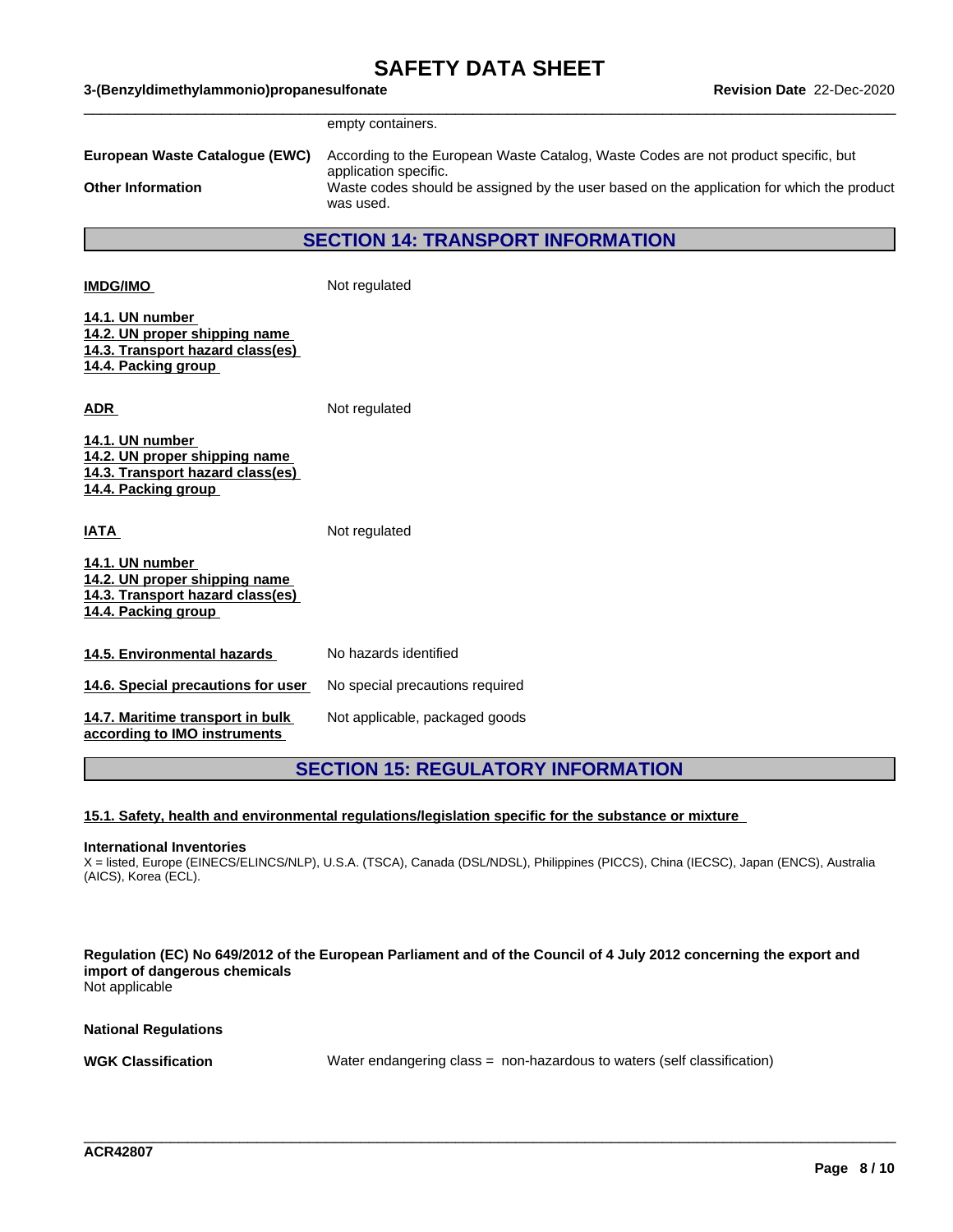$\_$  ,  $\_$  ,  $\_$  ,  $\_$  ,  $\_$  ,  $\_$  ,  $\_$  ,  $\_$  ,  $\_$  ,  $\_$  ,  $\_$  ,  $\_$  ,  $\_$  ,  $\_$  ,  $\_$  ,  $\_$  ,  $\_$  ,  $\_$  ,  $\_$  ,  $\_$  ,  $\_$  ,  $\_$  ,  $\_$  ,  $\_$  ,  $\_$  ,  $\_$  ,  $\_$  ,  $\_$  ,  $\_$  ,  $\_$  ,  $\_$  ,  $\_$  ,  $\_$  ,  $\_$  ,  $\_$  ,  $\_$  ,  $\_$  ,

#### **3-(Benzyldimethylammonio)propanesulfonate Revision Date** 22-Dec-2020

**UK** - Take note of Control of Substances Hazardous to Health Regulations (COSHH) 2002 and 2005 Amendment

#### **15.2. Chemical safety assessment**

Chemical Safety Assessment/Reports (CSA/CSR) are not required for mixtures

### **SECTION 16: OTHER INFORMATION**

#### **Full text of H-Statements referred to undersections 2 and 3**

#### **Legend Key literature references and sources for data** https://echa.europa.eu/information-on-chemicals Suppliers safety data sheet, Chemadvisor - LOLI, Merck index, RTECS Classification and procedure used to derive the classification for mixtures according to Regulation (EC) 1272/2008 [CLP]: **CAS** - Chemical Abstracts Service **TSCA** - United States Toxic Substances Control Act Section 8(b) Inventory **EINECS/ELINCS** - European Inventory of Existing Commercial Chemical **DSL/NDSL** - Canadian Domestic Substances List/Non-Domestic Substances/EU List of Notified Chemical Substances Substances List **PICCS** - Philippines Inventory of Chemicals and Chemical Substances **ENCS** - Japanese Existing and New Chemical Substances **IECSC** - Chinese Inventory of Existing Chemical Substances **AICS** - Australian Inventory of Chemical Substances **KECL** - Korean Existing and Evaluated Chemical Substances **NZIoC** - New Zealand Inventory of Chemicals **WEL** - Workplace Exposure Limit **TWA** - Time Weighted Average **ACGIH** - American Conference of Governmental Industrial Hygienists **IARC** - International Agency for Research on Cancer **DNEL** - Derived No Effect Level<br> **RPE** - Respiratory Protective Equipment<br> **RPE** - Respiratory Protective Equipment<br> **RPE** - Respiratory Protective Equipment **RPE** - Respiratory Protective Equipment **LC50** - Lethal Concentration 50% **EC50** - Effective Concentration 50% **NOEC** - No Observed Effect Concentration **POW** - Partition coefficient Octanol:Water **PBT** - Persistent, Bioaccumulative, Toxic **vPvB** - very Persistent, very Bioaccumulative **ADR** - European Agreement Concerning the International Carriage of Dangerous Goods by Road **ICAO/IATA** - International Civil Aviation Organization/International Air Transport Association **IMO/IMDG** - International Maritime Organization/International Maritime Dangerous Goods Code **MARPOL** - International Convention for the Prevention of Pollution from Ships **OECD** - Organisation for Economic Co-operation and Development **ATE** - Acute Toxicity Estimate **BCF** - Bioconcentration factor **VOC** (volatile organic compound)

**Physical hazards** On basis of test data

| <b>Health Hazards</b>        | Calculation method |
|------------------------------|--------------------|
| <b>Environmental hazards</b> | Calculation method |

#### **Training Advice**

Chemical hazard awareness training, incorporating labelling, Safety Data Sheets (SDS), Personal Protective Equipment (PPE) and hygiene.

| Creation Date    | 15-Oct-2009           |
|------------------|-----------------------|
| Revision Date    | 22-Dec-2020           |
| Revision Summary | Update to CLP Format. |

### **This safety data sheet complies with the requirements of Regulation (EC) No. 1907/2006 COMMISSION REGULATION (EU) 2020/878 amending Annex II to Regulation (EC) No 1907/2006**

#### **Disclaimer**

The information provided in this Safety Data Sheet is correct to the best of our knowledge, information and belief at the date of its publication. The information given is designed only as a guidance for safe handling, use, processing, storage, transportation, disposal and release and is not to be considered a warranty or quality specification. The information